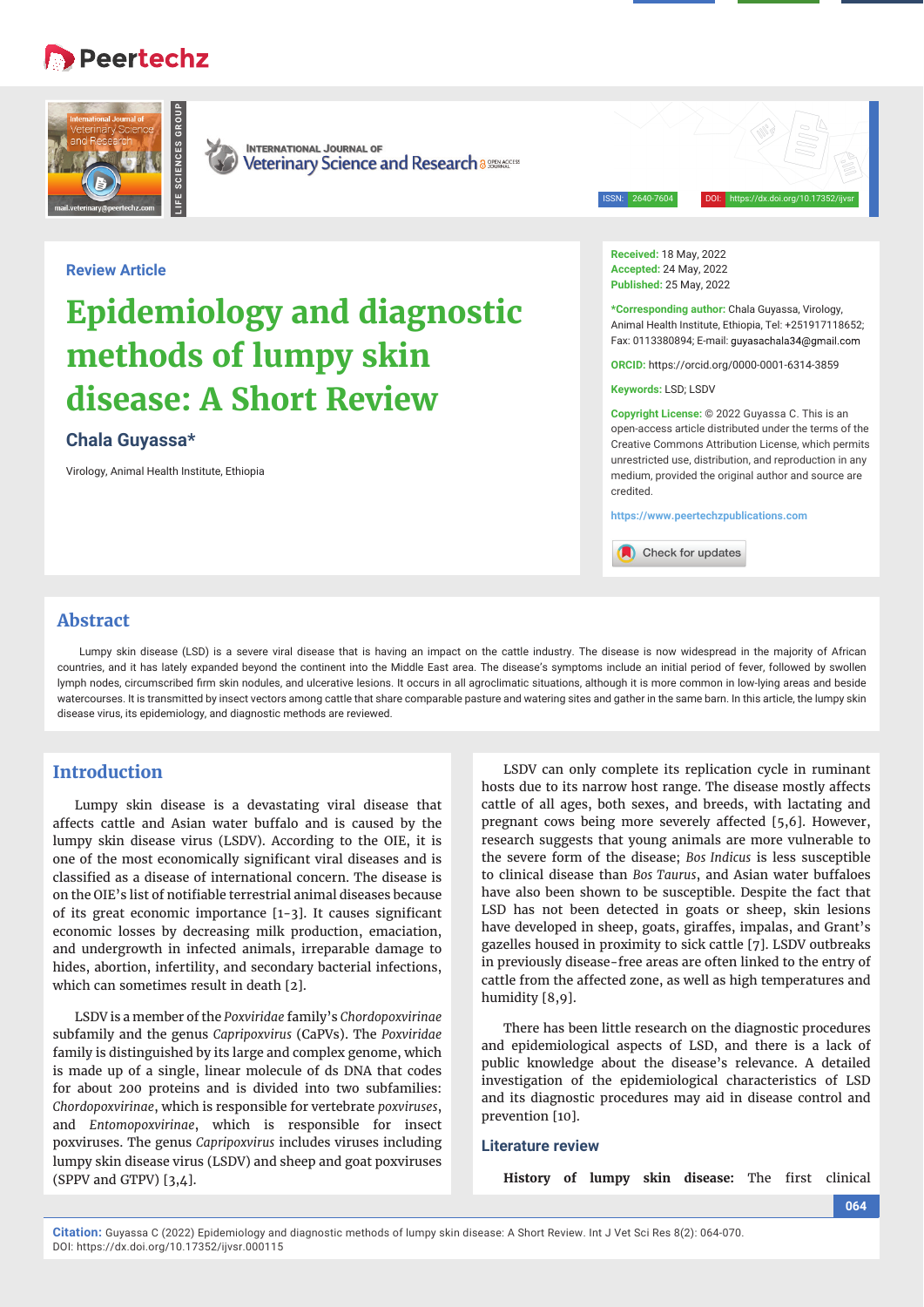manifestations of LSD were discovered in 1929 in Zambia (now Northern Rhodesia) in the form of skin nodules. It was thought to be either plant poisoning or an allergic reaction to an insect bite at the time [1,2]. Another epidemic of the disease occurred in Botswana in October 1943, and it was named "Ngamiland cattle disease" since it initially appeared in Ngamiland. There was evidence during this period that the disease was caused by an infectious agent [3].

Between 1943 and 1945, the disease was spread to other African countries, including Zimbabwe (Southern Rhodesia) and the Republic of South Africa, where evidence of infectious agent transmission was identified by inoculation of cattle with the suspension of the skin nodules and given the name "Lumpy Skin Disease [4]." The disease spread as a panzootic in South Africa, affecting eight million cattle. During the following decades, LSD progressively spread northwards, and it is now found across the entire African continent except Morocco, Libya, and Algeria [2,3].

In East Africa, LSD was discovered in 1957, 1972, 1974, and 1983 in Kenya, Sudan, West Africa, and Somalia, respectively. Between 1981 and 1983, the disease was seen in Ethiopia's North Western, Western, and Central regions, with high levels of morbidity and fatality. LSD outbreak was first reported in Egypt in May 1988 [2]. LSD outbreaks have been recorded in Oman in 1984 and 2009. Kuwait reported LSD invasions in 1986 and 1991; Egypt in 1988 and 2006; Israel in 1989 and 2006; Bahrain in 1993 and 2002-2003; Yemen, and the United Arab Emirates in 2000  $[5]$ . In 2013, Turkey reported the first confirmed case of LSD in Europe [11].

#### **Lumpy skin disease virus**

Except for dogs, the Poxviridae family comprises the largest viruses capable of spontaneously causing disease in most domestic animals. Chordopoxvirinae, the poxviruses of vertebrates, and Entomopoxvirinae, the poxviruses of insects, are the two subfamilies [5]. Lumpy skin disease virus is a member of the Capripoxvirus genus and the Chordopoxvirinae subfamily. The two additional viral species in this genus are the Sheeppox virus and Goatpox virus (Figure 1). There is only one serotype of LSDV, which is the Neethling virus (a prototype strain of LSDV), and it is closely related antigenically to sheep and goat poxvirus [6].

The LSDV virus is a double-stranded DNA virus that measures 300x270x200 nm in size and has a genomic size of approximately 151 kbp with 146 genes. It's a brick-shaped virus with complicated symmetry [8,13]. Their capsid, or nucleocapsid, is brick or oval-shaped containing the genome and lateral bodies (Figure 2) [6]. *Capripoxviruses* (CaPVs) are phylogenetically distinct, but they share a high nucleotide sequence identity. Based on the P32 genomic sequence, their phylogenetic analysis showed that members of the genus could be divided into three different clusters: GTPV, SPPV, and LSDV. At the 55th position of P32, sheep poxvirus contains an extra aspartic acid that is absent in GTP and LSD viruses [14].

Lumpy skin disease virus (LSDV) is genetically related to SPPV and GTPV [10]. The genome is conserved and shares



**Figure 1:** Poxviridae diagrammatic presentation [12].



**Figure 2:** Capri pox virus structure [16].

97% of its sequence with viruses from goat pox and sheep pox. Serologic cross-reaction and cross-protection among members account for significant DNA cross-hybridization between species. Cross interactions between poxvirus species are well known [3].

The virus that causes lumpy skin disease is very persistent at ambient temperatures, especially in dried scabs. It can survive in necrotic skin nodules for up to 33 days or longer, in dehydrated crusts for up to 35 days, and in air-dried hides for at least 18 days. Sensitivity to heat differs among strains [16] Figure 3.

### **Epidemiology of lumpy skin disease**

**Occurrence of the disease:** LSD is prevalent in most African countries, notably in the Sub-Saharan area [5,17]. It extended to South-East Europe, the Balkans, the Caucasus, Russia, and Kazakhstan after 2012 [7]. Field outbreaks may be severe and widespread infections with high rates of morbidity and mortality, while others may have few affected animals and few or no reported deaths. But in general, outbreaks are more severe when the infection is first introduced to a region and then decreased, most likely due to the development of widespread immunity. Morbidity rates during epizootics approach 80%, but are closer to 20% in endemic areas [9].

## **Hosts and susceptibility**

LSDV is highly host-specific (domestic cattle and water buffaloes) with the exception that some strains may replicate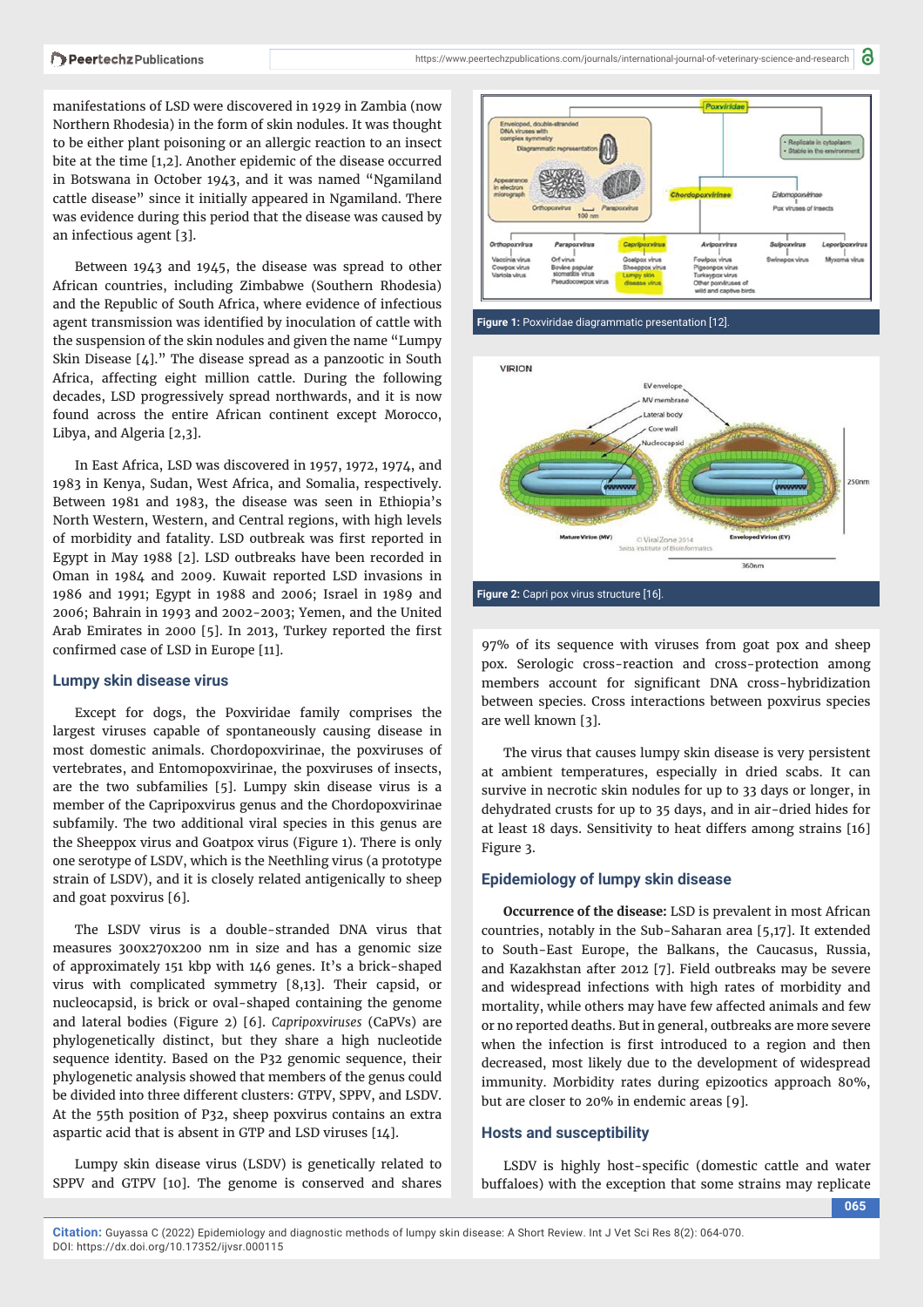

in sheep and goats. However, no epidemiological investigations have found small ruminants to be viral reservoirs as of yet [5,11]. Domestic cattle and Asian water buffalo are the most vulnerable animals during LSD outbreaks in the field  $[5,18]$ . Some wild animals, such as the giraffe (*Giraffe Camelopardalis*) and the impala (*Aepyceros melampus*), are also vulnerable to experimental infection, but their role is unknown [19]. Rather than the virus's virulence, the host animal's susceptibility is determined by its immunological state, age, and breed [20].

## **Sources of the virus**

Nodules that occur on the mucous membranes of the eyes, nose, mouth, rectum, udder, and genitalia also ulcerate and release enough viruses which can serve as sources of the virus. Approximately half of the infected animals may develop clinical signs; the majority of experimentally infected animals will become viremic and a source of the virus. LSD virus was found in saliva for 11 days, semen for 22 days, and skin nodules for 33 days in experimentally infected cattle, but not in urine or faces [2]. Because *Capripoxviruses* are very resistant to physical and chemical conditions, they may survive in lesions or scabs for extended periods of time and have a great affinity for dermal tissues [21].

## **Transmission**

In most of Sub-Saharan Africa, LSD has been seen to occur after seasonal rains, when the number of certain arthropod species increases [21]. The study that looked at the risk variables involved with the development of LSD in Ethiopia discovered that a warm and humid agro-climate, which supports an abundance of vector population, was linked to a higher incidence of LSD [22]. LSDV can be mechanically transmitted by a number of hematophagous arthropod vectors, according to evidence from several sources. The disease is high, with 50- 60% attack rates where mosquito populations are abundant and low, 5-15% morbidity in arid areas where there are fewer potential mechanical vectors [2,23].

Mechanical transmission of some poxvirus species by insect vectors such as Stomoxys calcitrans may occur due to high viral loads in skin lesions [24]. Invasive blood-feeding arthropods, such as mosquitoes and sand flies, are suspected to be associated with LSD outbreaks characterized by generalized lesions [25]. Stomoxys calcitrans and Biomyia fasciata were caught after being fed on sick cows, and the LSD virus was isolated from them [26]. Chihota et al found that Aedes aegypti female mosquitos can mechanically transmit LSDV from infected cattle to susceptible cattle [27]. Such a vector feeding regularly and changing hosts between feedings is likely to transmit LSDV mechanically [26]. Chihota et al identified the LSDV genome in mosquitoes (Anopheles stephensis and Culex quinquefasciatus) and biting midges (Culicoides nubeculosus) feeding on LSD-positive animals, but did not observe LSDV transmission by these insects.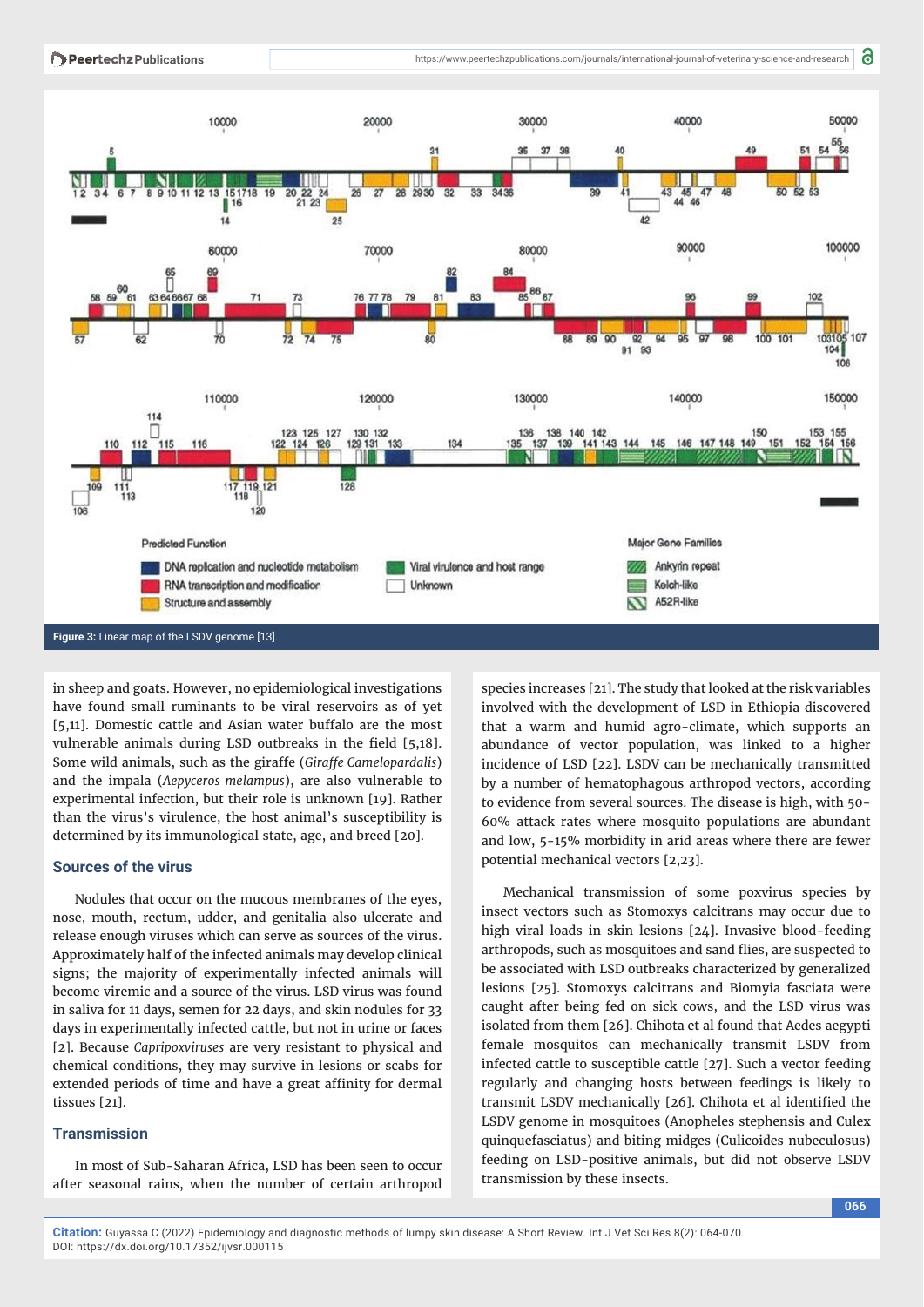Direct and indirect contact might be minor sources of infection (e.g., through infective saliva contaminated feed and water). Poxviruses are extremely resistant and can survive in infected tissue for more than 120 days, or longer. The virus is also identified in blood, nasal discharge, lachrymal secretion, semen, and saliva, which are thought to be the primary routes of LSD transmission [28]. Because the LSD virus can survive for long periods of time in both milk and semen, other potential transmission vectors include nursing cow milk and infected bull semen [29].

## **Clinical signs and pathogenesis**

Large skin nodules covering all regions of the body, fever, swollen lymph nodes, lack of appetite, decrease in milk production, depression and unwillingness to move, nasal discharge, and lachrymation are all symptoms of the disease. In the field, it has a 2 to  $\mu$ -week incubation period [2]. The nodules that grow on the skin range in size from 2 to 7 cm in diameter, appearing as well-circumscribed regions of erect hair, round, firm, and slightly raised from the surrounding skin, and they are especially noticeable in short-haired animals [30].

During the acute stage of skin lesions, histopathological changes such as vasculitis and lymphangitis with subsequent thrombosis and infarction, which result in edema and necrosis are seen. Serum may have leaked at first, followed by a distinctive inverted greyish pink conical zone of necrosis from LSD skin nodules. Congestion, hemorrhages, and edema are present in adjacent tissue. Secondary bacterial infections are prevalent in necrotic cores, as are enlarged lymph nodes [2].

## **Diagnosis of lumpy skin disease**

LSD is frequently diagnosed in the field based on the disease's typical clinical characteristics. LSD should be considered clinically when there are distinctive skin nodules, fever, and enlargement of superficial lymph nodes. Thus, the differential diagnosis of LSD is mainly based on distinctive clinical indications. Milder and subclinical forms, on the other hand, need fast and dependable laboratory testing to confirm the diagnosis [31]. Detecting viral DNA using conventional or real-time polymerase chain reaction (PCR) is the most often utilized way of diagnosing LSD. Other different molecular assays are also favored diagnostic methods or serology-based diagnostic tests that identify antibodies to the LSD virus [3,7,11].

## **Virus isolation**

Virus isolation is critical in the confirmation of clinical disease and determination of the isolate. This is the method used in the samples to test the virus's viability [11]. To propagate LSDV, a number of primary cells or cell lines of bovine, ovine, or caprine origin are utilized. The virus may also grow on the chorioallantoic membrane of embryonated chicken eggs and African green monkey kidney (Vero) cells [7]. It grows slowly in cell cultures, and the cytopathic effect (CPE) is generally detectable five to seven days after inoculation [16,32]. LSDV induces a specific cytopathic effect (CPE) and intracytoplasmic inclusion bodies in cell culture,

which differs from infection with Bovine herpesvirus 2, which causes pseudo-lumpy skin disease and causes syncytia and intranuclear inclusion bodies in cell culture [3,7].

#### **Molecular detection methods**

Molecular diagnostic testing is critical for monitoring the spread of these viruses and controlling disease outbreaks. LSD virus confirmation in the laboratory may be done quickly utilizing a *Capripoxvirus*-specific PCR approach or by demonstrating characteristic *Capripoxvirions* in biopsy material or dried crusts using transmission electron microscopy (TEM). The genome has been detected utilizing *Capripoxvirus*-specific primers for the attachment protein and fusion protein genes, and multiple conventional and real-time PCR technologies have been developed for use on blood, tissue, and sperm materials [3,14,33].

For *Capripoxvirus*, the real-time PCR approach using primers and a probe was verified  $[2,34]$ . Molecular assays employing loop-mediated isothermal amplification to identify capripoxvirus genomes have been shown to have sensitivity and specificity comparable to real-time PCR, with a simpler approach and a cheaper cost [35,36].

## **Serological tests**

Serological assays for LSDV include the indirect fluorescent antibody test (IFAT), viral neutralization, enzyme-linked immunosorbent assays (ELISA), and immunological blotting (Western blotting) [33]. The only serologically approved test available is the Virus neutralization test (VNT). Neutralizing antibodies occur 3-4 days after the onset of clinical symptoms and reach maximal titer levels in 2-3 weeks. The agar gel immune diffusion test (AGID) and IFAT are less specific than VNT due to cross-reactivity with antibodies to other poxviruses. Western blotting is sensitive and specific, but it is difficult and expensive to perform. Some ELISAs for antibody detection have been identified, but none have been verified sufficiently to advise for use [7,21].

#### **Differential diagnosis**

The main differential diagnosis is pseudo-LSD induced by bovine herpesvirus 2 (BoHV2). Pseudo-lumpy skin disease (caused by herpes virus-2) cutaneous lesions involve only the epidermis and produce a scab after sloughing; systemic symptoms do not occur. This is usually a milder clinical disease with superficial nodules that resemble only the early stages of LSD. Histopathological features of BoHV-2 infection that are not found in LSD include intra-nuclear inclusion bodies and viral syncytia [7,9].

Other differential diagnoses include photosensitization, dermatophilosis, dermatophytosis, bovine farcy, actinobacilosis, actinomycosis, urticaria, insect bites, nocardiasis, besnoitiosis, demodicosis, onchocerciasis, cowpox, and pseudo-cowpox (for integumentary lesions). Bluetongue, foot and mouth illness, malignant catarrhal fever, bovine viral diarrhea, bovine popular stomatitis, and infectious bovine rhinotracheitis are all possible diagnoses for mucosal lesions [14,37].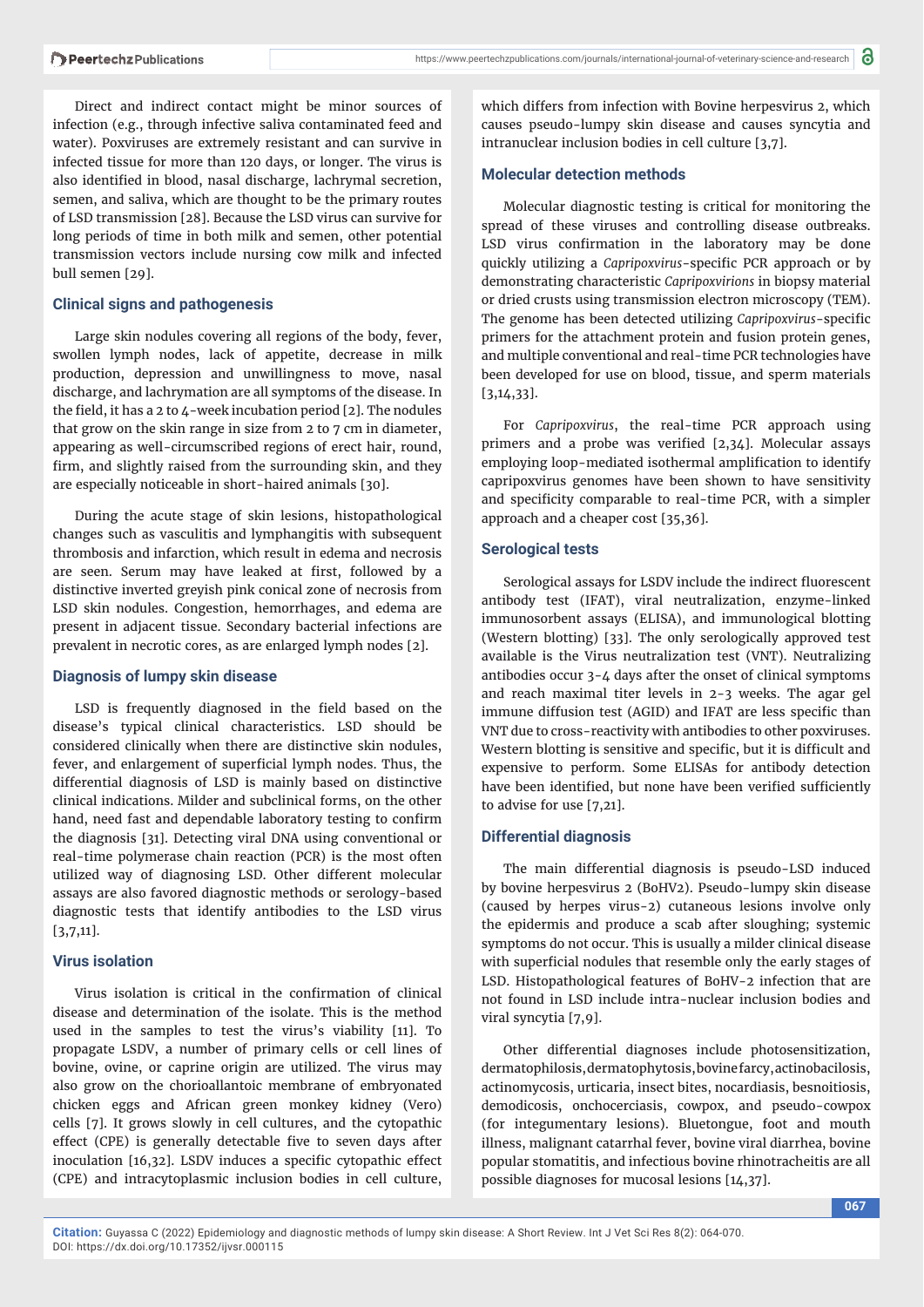#### **Economic importance**

*Capripoxviruses* are growing as a global threat to sheep, goats, and cattle [21]. Lumpy skin disease causes significant economic losses due to decreased feed intake, milk production, weight conversion, abortion and infertility, damaged hides, temporary or permanent infertility in males and females, mastitis, and mortality rates of up to 40%, even as mortality rates rarely exceed 3%. Furthermore, the disease is a major notifiable disease that impedes international trade [2,12,21,38].

The disease's economic impact was mostly owing to its high morbidity rate rather than its fatality rate [38]. As a result, the financial impact of these losses on herd owners, consumers, and industries that produce animal goods and byproducts is significant [22,30].

## **Control and prevention**

LSD treatment is only symptomatic, with antimicrobial therapy used to prevent subsequent bacterial infections [39]. Because movement restrictions and the removal of affected animals are typically ineffective, vaccination is the only practical and economically viable strategy for controlling the spread of the disease and improving cattle productivity in endemic areas [7,11,33]. Vaccinating animals every year might keep LSD under control [40].

Inactivated vaccines are less effective, so several live attenuated vaccines have been developed and used across the world. These vaccines are inexpensive and give enough

protection provided sufficient herd immunity (above 80%) is maintained by yearly immunizations [41]. Four live attenuated CaPV strains have been employed as vaccines for the control of LSD in endemic regions, helping to reduce losses from lumpy skin disease [13,14]. These are: a strain of the Kenyan sheep and goat pox virus; the Yugoslavian RM 65 sheep pox strain; the Romanian sheep pox strain; and a lumpy skin disease virus strain from South Africa [5].

Animals that have recovered from infection with any of the Capripoxvirus strains studied so far, whether bovine, ovine, or caprine, share a major neutralizing site and are resistant to infection with any other strain. Immunity against poxviruses is both humoral and cell-mediated [42]. Cattle can be protected against LSD by employing Capripoxvirus strains originating from sheep or goats, such as the Romanian sheep pox strain utilized in Egypt. 14 Strict quarantines and the avoidance of the introduction of infected animals into healthy herds, isolation, and prohibition of animal movements, slaughtering of all sick and infected animals (depopulation of infected and exposed animals), proper disposal of carcasses (incineration), cleaning and disinfection of the premises, and insect control can all help to control an outbreak [2,36] Table 1.

## **Conclusion and recommendation**

Lumpy skin disease is one of the most economically significant transboundary, viral diseases of domestic cattle. It is economically significant in animals because of chronic debility, decreased milk production and weight, damaged skins, abortion, and mortality [2]. LSD is currently present in

| Table 1: Most commonly used vaccines registered for use in cattle against lumpy skin disease (LSD) [42]. |                                                                           |                                        |                                                                                           |                                          |
|----------------------------------------------------------------------------------------------------------|---------------------------------------------------------------------------|----------------------------------------|-------------------------------------------------------------------------------------------|------------------------------------------|
| <b>Manufacturer</b>                                                                                      | <b>Product Name and Virus Strain</b>                                      | <b>Target Species</b>                  | <b>Titre, Dose, Administration</b>                                                        | <b>Presentation</b><br><b>Doses/Vial</b> |
| Onderstepoort Biological Products (OBP)<br>South Africa                                                  | Lumpy Skin Disease Vaccine for Cattle<br>(LSD Neethling strain)           | Cattle                                 | Not known<br>2 ml SC                                                                      | 25/50                                    |
| Intervet (Pty) South Africa/MSD Animal Health                                                            | Lumpyvax™<br>(LSD SIS Neethling type strain)                              | Cattle                                 | $10^{4.0}$ TCID <sub>so</sub> /dose<br>1 ml SC                                            | 20/100                                   |
| <b>MCI Santé Animale</b><br>Morocco                                                                      | Bovivax-LSD™<br>(LSD Neethling strain)                                    | Cattle                                 | 103.5TCID <sub>co</sub> /dose<br>2 ml SC                                                  | 25/50/100                                |
| Jordan Bio-Industries Center (JOVAC)<br>Jordan                                                           | LumpyShield-N™<br>(LSD Neethling strain)                                  | Cattle                                 | $10^{4.0}$ TCID <sub>so</sub> /dose<br>1 ml SC                                            | 5/10/25/50/100                           |
| Middle East for Vaccines (MEVAC)<br>Egypt                                                                | <b>MEVAC LSD</b><br>(LSD Neethling strain)                                | Cattle                                 | 103.5TCID <sub>so</sub> /dose<br>1 ml SC                                                  | 10/25/50                                 |
| National Veterinary Institute (NVI)<br>Ethiopia                                                          | Lumpy Skin Disease Vaccine<br>(LSD Neethling strain)                      | Cattle                                 | 103.0TCID <sub>co</sub> /dose<br>1 ml SC                                                  | 5/20/100                                 |
| Kenya Veterinary Vaccines Production Institute                                                           | Lumpivax <sup>™</sup><br>(Live attenuated LSDV)                           | Cattle                                 | TCID <sub>50</sub> not known<br>2 ml SC                                                   | 50/100/150                               |
| Pendik Veterinary Control Institute/<br>Ministry of Agriculture,<br>Turkey                               | Penpox-M™<br>Live SPPV<br>(Bakirköy SPPV strain)                          | Cattle                                 | 10 <sup>2.5</sup> TCID <sub>co</sub> /dose<br>3 ml SC                                     |                                          |
| <b>Vetal Company</b><br>Turkey                                                                           | Poxvac™<br>(Bakirköy SPPV strain)<br>Lumpyvac™<br>(LSD Neethling strain)  | Sheep<br>Cattle<br>Cattle              | $10^{2.5}$ TCID <sub>so</sub> /dose<br>3ml SC<br>103.5TCID <sub>so</sub> /dose<br>2 ml SC | 20/50/100/200<br>10/25/50/100            |
| Dollvet<br>Turkey                                                                                        | Poxdoll™<br>(Bakirköy SPPV strain)<br>LSD-NDOLL<br>(LSD Neethling strain) | <b>Cattle Sheep</b><br>Goats<br>Cattle | $10^{2.5}$ TCID <sub>so</sub> /dose<br>3ml SC<br>103.5TCID <sub>so</sub> /dose3ml SC      | 50/100<br>10/25/50/100                   |
| FGBI-Federal Centre for Animal Health,<br>The Russian Federation                                         | Sheep Pox Cultyral Dry™(Arriah SPPV strain)                               | Sheep<br>Cattle                        | Not known                                                                                 | 50/100                                   |
| 068                                                                                                      |                                                                           |                                        |                                                                                           |                                          |

**Citation:** Guyassa C (2022) Epidemiology and diagnostic methods of lumpy skin disease: A Short Review. Int J Vet Sci Res 8(2): 064-070. DOI: https://dx.doi.org/10.17352/ijvsr.000115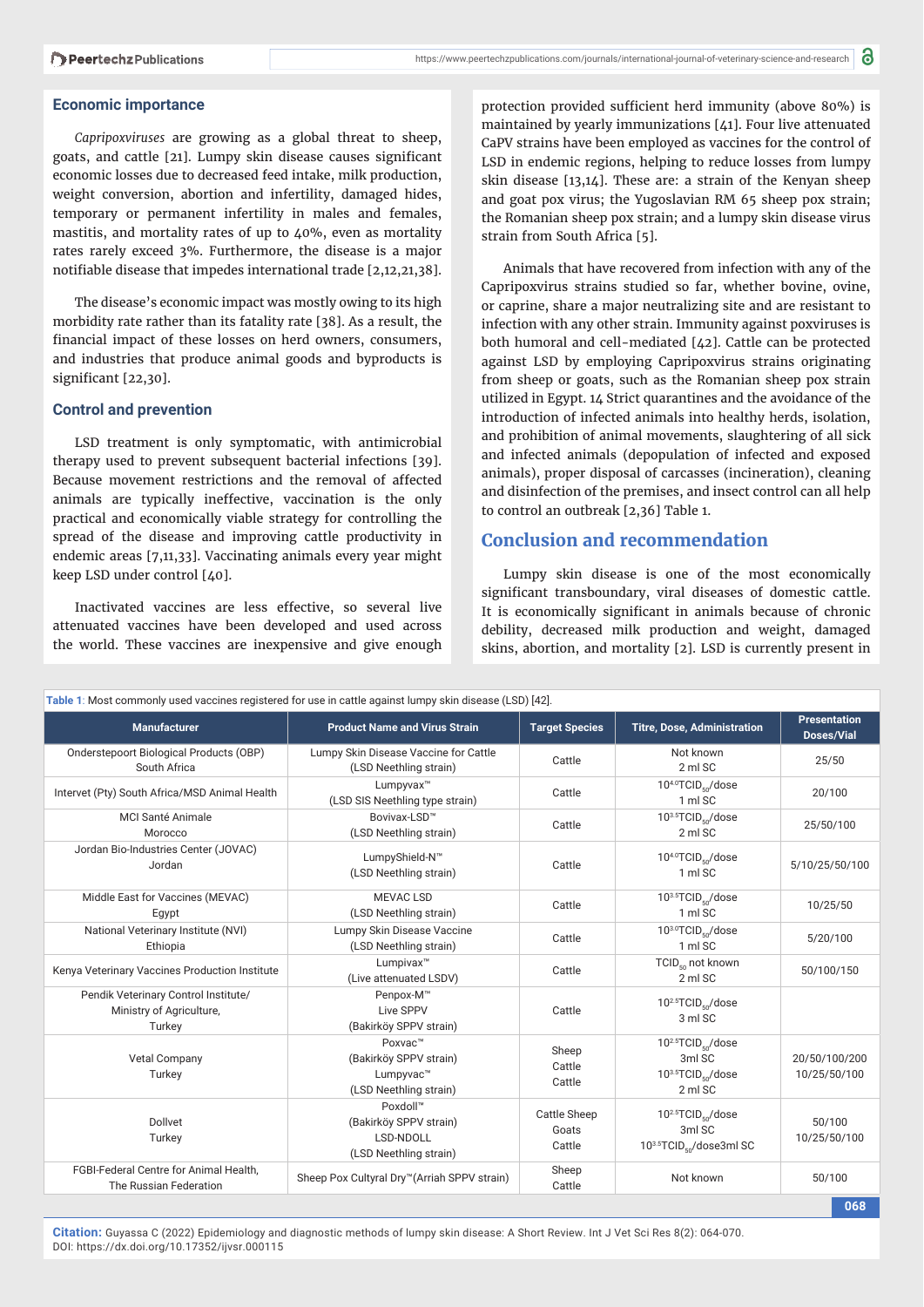the majority of African and Middle Eastern countries. LSD is often diagnosed based on specific clinical signs and differential diagnoses. Milder and subclinical forms, on the other hand, require quick and accurate laboratory testing to prove the diagnosis [31]. The disease's economic impact was mostly due to its high morbidity rate rather than its mortality rate [38].

Based upon the above conclusion, the following recommendations are forwarded:

- a. The disease's global expansion requires special attention.
- b. Action plans for effective control and prevention should be developed to reduce the disease's economic losses.
- c. If LSD is introduced into a disease-free country, rapid identification and culling of infected herds, as well as ring vaccination, should be undertaken.
- d. Additional research into control strategies is required.

## **Acknowledgments**

I'd like to thank the Animal Health Institute for allowing me to use various sources and the internet to write this article.

## **References**

- 1. Bagla VP The demonstration of lumpy skin disease virus in semen of experimentally infected bulls using different diagnostic techniques (Doctoral dissertation, University of Pretoria). 2008.
- 2. Tuppurainen ES, Oura CA. Review: lumpy skin disease: an emerging threat to Europe, the Middle East and Asia. Transbound Emerg Dis. 2012 Feb;59(1):40-8. doi: 10.1111/j.1865-1682.2011.01242.x. Epub 2011 Jul 12. PMID: 21749675.
- 3. Abdulqa HY, Rahman HS, Dyary HO, Othman HH. Lumpy skin disease. Am J Reprod Immunol. 2016; 1: 2476-1974.
- 4. Swiswa S, Masocha M, Pfukenyi DM, Dhliwayo S, Chikerema SM. Longterm changes in the spatial distribution of lumpy skin disease hotspots in Zimbabwe. Trop Anim Health Prod. 2017 Jan;49(1):195-199. doi: 10.1007/ s11250-016-1180-9. Epub 2016 Oct 26. PMID: 27785763.
- 5. Al-Salihi K. Lumpy skin disease: Review of literature. MRVSA. 2014; 3: 6-23
- 6. Gumbe AAF. Review on lumpy skin disease and its economic impacts in Ethiopia. J Dairy Vet Anim Res. 2018; 7: 39-46.
- 7. OIE. Terristerial manual chapter 2.4.13. Lumpy Skin Disease. 2017;
- 8. Shakya S.. Identification and Molecular Characterization Of Immunogenic Proteins Of Capripox Virus (Doctoral dissertation, Govind Ballabh Pant University of Agriculture and Technology; Pantnagar). 2001.
- 9. Radostits OM, Gay CC, Hinchcliff KW, Constable PD. Veterinary Medicine E-Book: A textbook of the diseases of cattle, horses, sheep, pigs and goats. Elsevier Health Sciences. Edition 10th. Sounders Elsevier. 2006.
- 10. Gari G, Bonnet P, Roger F, Waret-Szkuta A. Epidemiological aspects and financial impact of lumpy skin disease in Ethiopia. Prev Vet Med. 2011 Dec 15;102(4):274-83. doi: 10.1016/j.prevetmed.2011.07.003. Epub 2011 Aug 17. PMID: 21852008.
- 11. Tuppurainen E. Diagnostic assays for the detection of lumpy skin disease virus and antibodies. EMPRES. 2017; 47: 7-9.
- 12. EFSA Panel on Animal Health and Welfare (AHAW). Scientific Opinion on lumpy skin disease. EFSA Journal. 2015. 13: 3986.
- 13. Tulman ER, Afonso CL, Lu Z, Zsak L, Sur JH, Sandybaev NT, Kerembekova UZ, Zaitsev VL, Kutish GF, Rock DL. The genomes of sheeppox and goatpox viruses. J Virol. 2002 Jun;76(12):6054-61. doi: 10.1128/jvi.76.12.6054- 6061.2002. PMID: 12021338; PMCID: PMC136203.
- 14. Hosamani M, Mondal B, Tembhurne PA, Bandyopadhyay SK, Singh RK, Rasool TJ. Differentiation of sheep pox and goat poxviruses by sequence analysis and PCR-RFLP of P32 gene. Virus Genes. 2004 Aug;29(1):73-80. doi: 10.1023/B:VI RU.0000032790.16751.13. PMID: 15215685.
- 15. Gelaye E, Belay A, Ayelet G, Jenberie S, Yami M, et al. Capripox disease in Ethiopia: Genetic differences between field isolates and vaccine strain, and implications for vaccination failure. Antivir Res. 2015; 119: 28-35.
- 16. Viral zone. Capripoxvirus. 2014.
- 17. Rao TV, Bandyopadhyay SK. A comprehensive review of goat pox and sheep pox and their diagnosis. Anim Health Res Rev. 2000 Dec;1(2):127-36. doi: 10.1017/s1466252300000116. PMID: 11708598.
- 18. Brenner J, Bellaiche M, Gross E, Elad D, Oved Z, Haimovitz M, Wasserman A, Friedgut O, Stram Y, Bumbarov V, Yadin H. Appearance of skin lesions in cattle populations vaccinated against lumpy skin disease: statutory challenge. Vaccine. 2009 Mar 4;27(10):1500-3. doi: 10.1016/j.vaccine.2009.01.020. Epub 2009 Jan 30. PMID: 19186204.
- 19. El-Nahas EM, El-Habbaa AS, El-Bagoury GF, Radwan MEI. Isolation and identification of lumpy skin disease virus from naturally infected buffaloes at Kaluobia, Egypt. Glob Vet. 2011; 7: 234-237
- 20. Padilla LR, Dutton CJ, Bauman J, Duncan M. XY male pseudohermaphroditism in a captive Arabian oryx (Oryx leucoryx). J Zoo Wildl Med. 2005 Sep;36(3):498- 503. doi: 10.1638/04-006.1. PMID: 17312771.
- 21. Tageldin MH, Wallace DB, Gerdes GH, Putterill JF, Greyling RR, Phosiwa MN, Al Busaidy RM, Al Ismaaily SI. Lumpy skin disease of cattle: an emerging problem in the Sultanate of Oman. Trop Anim Health Prod. 2014 Jan;46(1):241-6. doi: 10.1007/s11250-013-0483-3. Epub 2013 Oct 7. PMID: 24097247; PMCID: PMC3895213.
- 22. Babiuk S, Bowden TR, Boyle DB, Wallace DB, Kitching RP. Capripoxviruses: an emerging worldwide threat to sheep, goats and cattle. Transbound Emerg Dis. 2008 Sep;55(7):263-72. doi: 10.1111/j.1865-1682.2008.01043.x. PMID: 18774991.
- 23. Gari G, Waret-Szkuta A, Grosbois V, Jacquiet P, Roger F. Risk factors associated with observed clinical lumpy skin disease in Ethiopia. Epidemiol Infect. 2010 Nov;138(11):1657-66. doi: 10.1017/S0950268810000506. Epub 2010 Mar 17. PMID: 20233495.
- 24. Kitching RP, Mellor PS. Insect transmission of capripoxvirus. Res Vet Sci. 1986 Mar;40(2):255-8. PMID: 3010413.
- 25. Weiss KE. Lumpy skin disease virus. Virol Monogr. 1968; 3:111-131.
- 26. Chihota CM, Rennie LF, Kitching RP, Mellor PS. Mechanical transmission of lumpy skin disease virus by Aedes aegypti (Diptera: Culicidae). Epidemiol Infect. 2001 Apr;126(2):317-21. doi: 10.1017/s0950268801005179. PMID: 11349983; PMCID: PMC2869697.
- 27. Chihota CM, Rennie LF, Kitching RP, Mellor PS. Attempted mechanical transmission of lumpy skin disease virus by biting insects. Med Vet Entomol. 2003 Sep;17(3):294-300. doi: 10.1046/j.1365-2915.2003.00445.x. PMID: 12941014.
- 28. Honhold N, Douglas I, Geering W, Shimshoni A, Lubroth J. Good emergency management practice: the essentials. FAO Animal Production and Health Manual. 2011;
- 29. Irons PC, Tuppurainen ES, Venter EH. Excretion of lumpy skin disease virus in bull semen. Theriogenology. 2005 Mar 15;63(5):1290-7. doi: 10.1016/j. theriogenology.2004.06.013. PMID: 15725437.

**069**